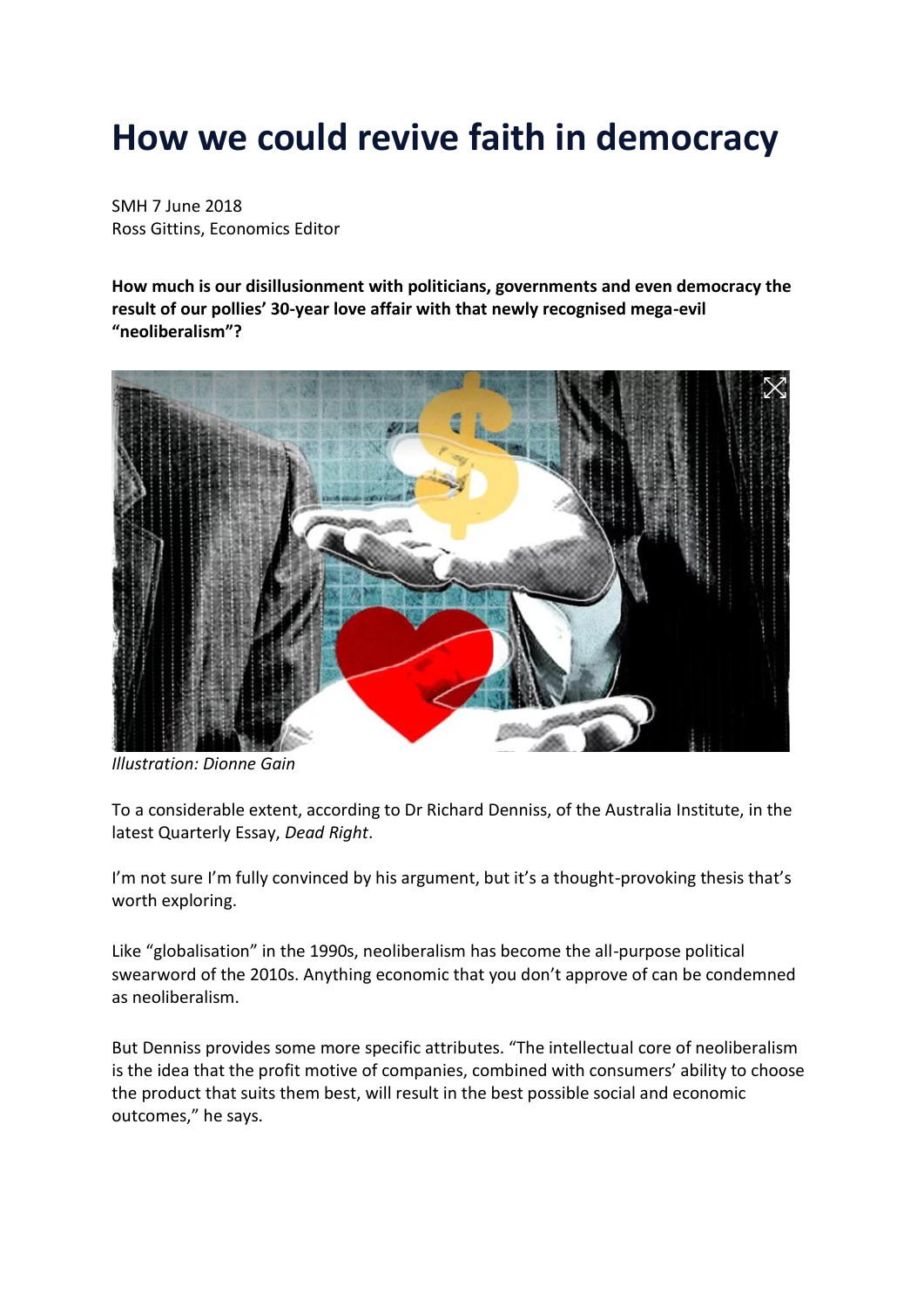Implicit in this is the belief that government intervention in markets is always suspect and should be reduced to a minimum, just as taxation is an onerous "burden" which must be reduced if we are to prosper.

Dennis argues that neoliberalism hasn't just involved much deregulation, privatisation, outsourcing of government services and cuts in government spending, it's also changed our culture – the way we think about politics and political issues.



*Illustration: Andrew Dyson*

Its focus on the individual has sanctified selfishness, releasing people from the restraints of solidarity with the rest of the community and legitimating the lobbying mentality. We're all free to press our own interests on the government, and if that means I extract more than you do, that just proves I worked harder than you.

But the greatest cultural change, according to Denniss, is the belief that economic issues outweigh all other considerations. "The trick of neoliberalism was to convince the public that it is the economic dimension of big issues that we must focus on," he says.

"Past generations . . . did not see the need to delay all significant debates about the shape and direction of their society until tax and industrial relations policies were optimised according to specific principles understood by a tiny proportion of the population."

Denniss says we no longer talk about the inherent value of educating our children, but of the increase in skills and productivity that their education will bring to the economy. A big part of this is the obsession with maximising the growth of the economy  $-$  or, in Malcolm Turnbull's more enticing packaging, Jobs and Growth.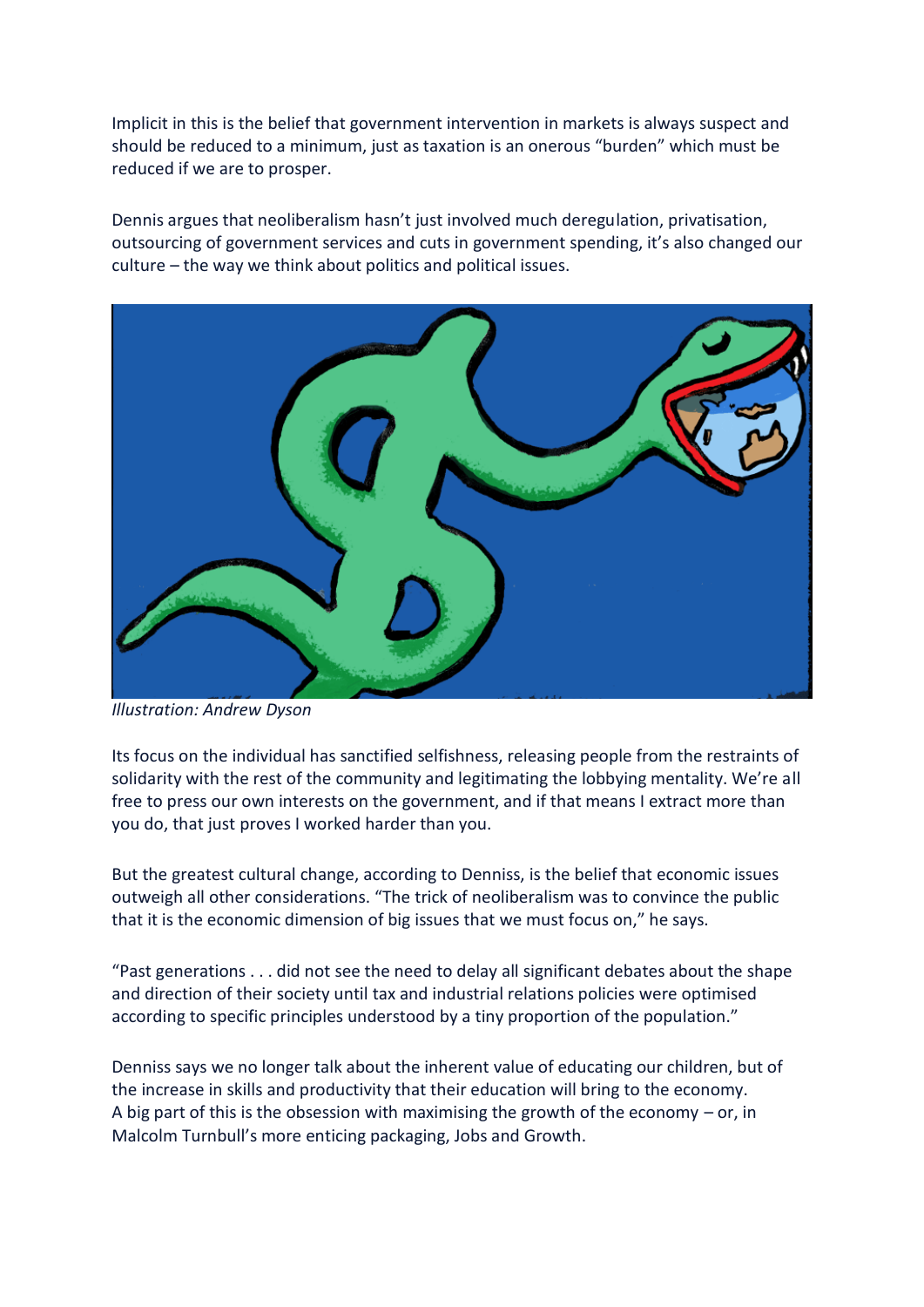"After 27 years of continuous economic growth, it is inconceivable that the thing Australia needs most is to 'grow our economy' some more.

"What we really need is to rebuild trust in our institutions and confidence in our country. We need to debate far more specific and important national goals, and then show ourselves that when we work together we can make things better. We have done it before and other countries are doing it right now."

What if Australian parliaments stopped trying to fix the industrial relations system or the tax system for a few years, and focused instead on things that Australians really care about?

"For 30 years Australians have been told that what is good for gross domestic product is good for the economy, and hence for the country. But that is like saying that the more money a family earns, the happier the children will be.

"It is the shape of our economy that determines our wellbeing, not its size. Spending \$1 billion subsidising the Adani coalmine will create economic activity [and jobs], but so will spending that money promoting Australian tourism or improving Sydney's pubic transport.

"The important question isn't whether a project will 'create activity', but whether a project will make Australia a better place or not."

Like waiters in a restaurant, says Denniss, politicians and bureaucrats are not there to tell us what we must order, but to show us the menu and explain the specials.

So, one of his proposals is to replace the Productivity Commission with a national interest commission, to provide both governments and the public with broad advice on the advantages (as opposed to benefits) and disadvantages (as opposed to costs) that, say, a major project or a universal basic income, might entail.

The opposite of the narrow economic agenda of neoliberalism isn't a progressive economic reform agenda, Denniss says, it's the re-establishment of a broad debate about the national interest.

"After 30 years of hearing that politicians, government and taxes are the things that ruin the economy, it is time for the public to hear and see that politicians, government and taxes are the foundations on which prosperous democratic nations are built."

There are dozens of popular things that state and federal governments could get on with that would make Australians happy, make Australia a nicer place to live and, most importantly, show the Australian public that the decisions made by parliament do make a difference.

Such as? "Bans on political donations, the establishment of strong anti-corruption watchdogs, reform to parliamentary entitlements, higher taxes on annual incomes over \$1